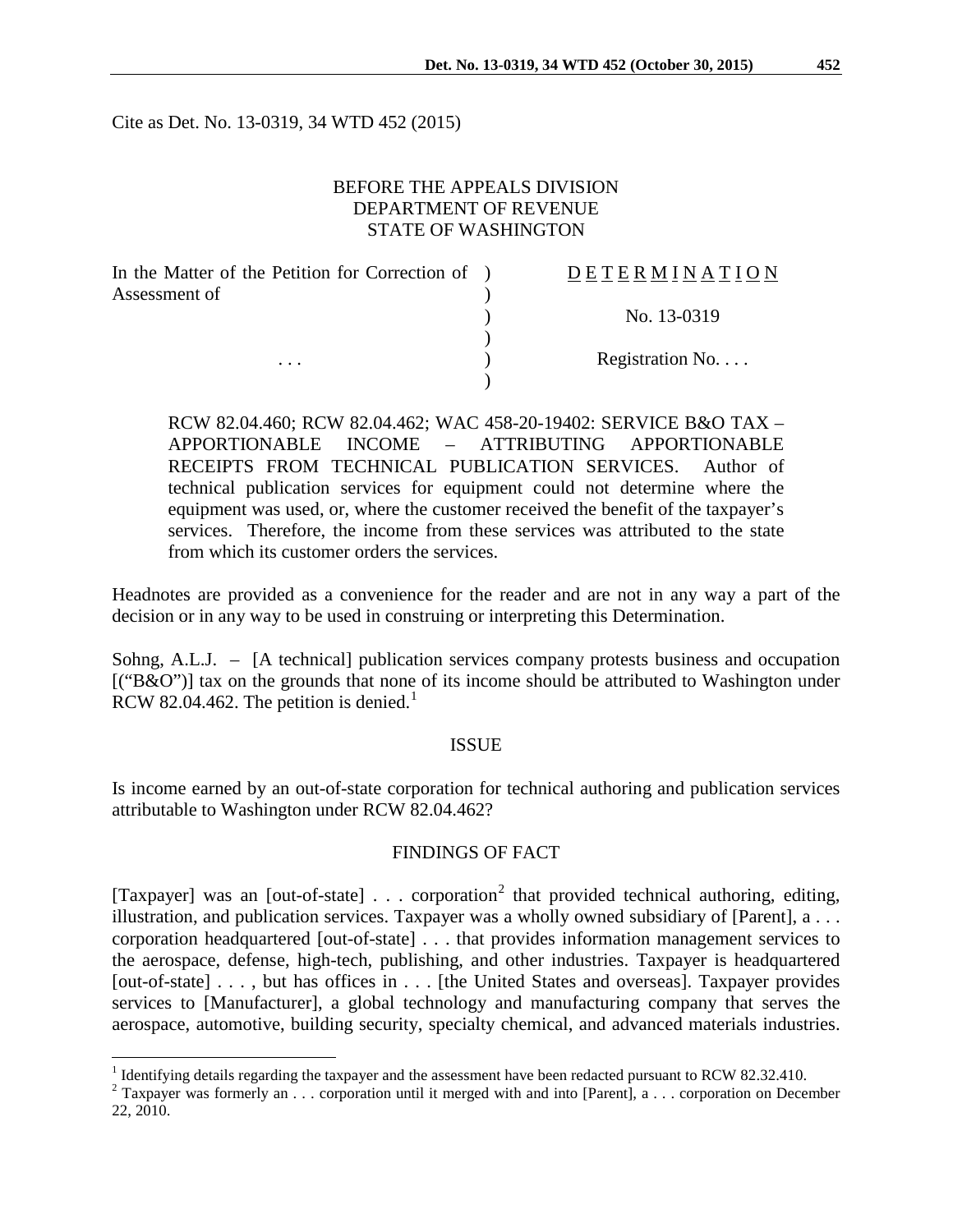Manufacturer is a . . . corporation headquartered [out-of-state]  $\dots$   $3$  In the aerospace sector, Manufacturer maintains several principal plants [out-of-state] . . . . Manufacturer also maintains an office in [Washington].

Taxpayer has the exclusive right to provide technical authoring and publication services and supporting documentation for Manufacturer in the aerospace sector under the [Contract] entered into between Parent and Manufacturer on June 22, 2007. The Contract provides that Parent, through Taxpayer, is required to perform "Technical Publication Authoring Services, Application Access Services and Professional Services . . . in support of the [Manufacturer] Technical Publications Project."[4](#page-1-1) The manuals created by Taxpayer describe how to install, test, operate, repair, and maintain Manufacturer's products. Examples of products for which Taxpayer provides manuals include aircraft landing gear, onboard flight computers, and propulsion systems.

A project begins when Manufacturer provides Taxpayer with its requirements regarding the creation of a new manual or the revision of an existing manual. Manufacturer provides Taxpayer with source data, such as engineering specifications, procedures, drawings, and diagrams. Taxpayer uses this source data, its knowledge of technical publications standards, and the skills of its writers, illustrators, and editors to develop the final product. The final deliverable required under the Contract is a PDF version of the manuals, as well as the underlying data files, which are usually electronically delivered to Manufacturer. The digital files consist of images, data, facts, and other information that are essentially a digital manual for equipment that Manufacturer sells. Manufacturer owns all intellectual property rights to the manuals once they are completed by Taxpayer. Manufacturer includes the digital manuals (or provides access to the manuals) as part of the final sale of the underlying products to its customers.

With two exceptions, Taxpayer states that it does not have access to the identity of Manufacturer's customers, because Manufacturer is either unwilling or unable to share such information. [5](#page-1-2) Taxpayer claims that Manufacturer is prohibited by law or by contract from disclosing the identity of its customers, as such information is classified. Taxpayer speculates that some of Manufacturer's customers include contractors for the United States Department of Defense. Due to the highly sensitive nature of the aerospace industry and potential national security concerns, access to such information is extremely restricted.

Taxpayer does not maintain offices in Washington, but did have four to six employees in this state who worked from their homes. These employees consisted of technical writers and illustrators who researched source data provided by Manufacturer and authored publications. Taxpayer explains that when the requirements provided by Manufacturer were highly technical in nature, it sometimes needed clarification from Manufacturer, in which case Taxpayer worked directly with Manufacturer subject matter experts and engineers, some of whom were located in the . . . , Washington office.

<span id="page-1-2"></span><span id="page-1-1"></span>

<span id="page-1-0"></span><sup>&</sup>lt;sup>3</sup> See Manufacturer 10-K at 19 (2013).<br>
<sup>4</sup> Technical Publications Project Statement of Work, § 1.3.<br>
<sup>5</sup> Taxpayer delivers the manuals directly to two of Manufacturer's customers, . . . . Technical Publications Project Statement of Work, § 1.3(10).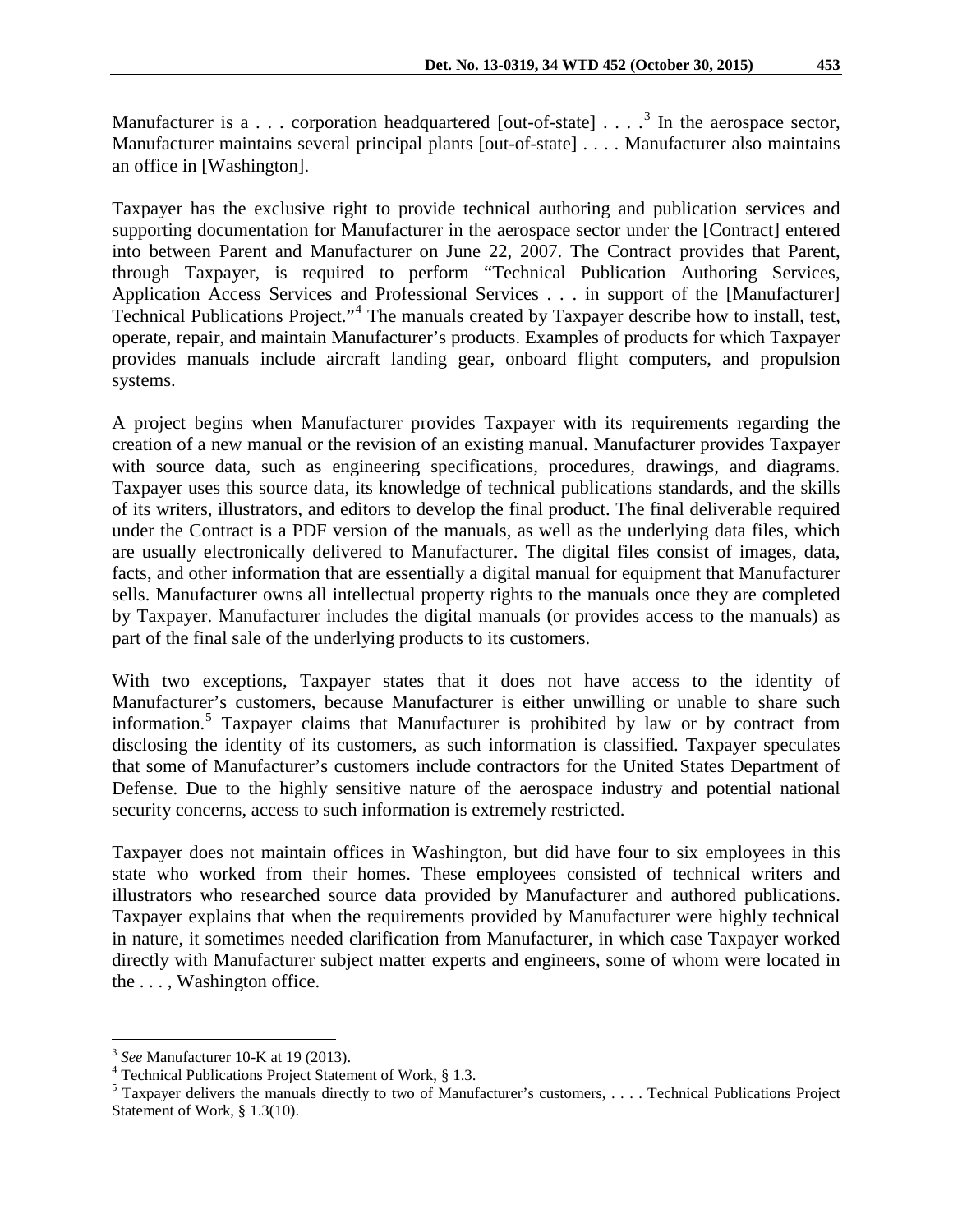The Contract provides that Taxpayer's services can be initiated by several Manufacturer site locations, including (among others) [Washington]; . . . . <sup>[6](#page-2-0)</sup> However, the Contract also provides that the "Project Manager" is "responsible for oversight of the planning and monitoring of the Project."<sup>[7](#page-2-1)</sup> The Contract identifies  $\dots$ , based in  $\dots$ , as the Project Manager.<sup>[8](#page-2-2)</sup> In that capacity, [the Project Manager] was the decision-maker for all issues related to the Contract. The Contract also identifies . . . in . . . as the "Site Focal." [The "Site Focal"] reported directly to [the Project Manager] and was responsible for initiating work packages with Taxpayer, gathering and providing source data to Taxpayer, negotiating delivery dates with Taxpayer, and coordinating reviews of Taxpayer's work product.

Although the Contract expressly allows Manufacturer's [Washington] office to initiate a project, [the Project Manager] reviewed the initiation requests and made the ultimate decision whether to engage Taxpayer's services under the Contract with respect to any given deliverable. Taxpayer also claims that it is Manufacturer's . . . office (not the [Washington] office) that: (i) contacts Taxpayer to officially initiate the project; (ii) monitors and manages the deliverables that Taxpayer produces under the Contract; and (iii) controls all interaction with Taxpayer from initiation through completion of a project. Taxpayer's invoices were all sent to and subsequently paid by Manufacturer's . . . office.

The Department of Revenue's (the "Department's") Audit Division examined Taxpayer's books and records for the period . . . (the "Audit Period"). On June 27, 2012, the Audit Division issued Assessment No. . . . in the amount of  $\$\ldots$ , including  $\$\ldots$  in service and other activities B&O tax, \$ . . . in interest, and \$ . . . in penalties. Taxpayer initially reported its income under the service and other activities B&O tax classification according to the number of hours billed by its Washington employees at the average billable rate. Taxpayer then amended its returns for . . . through . . . (the end of the Audit Period), reporting its income under the wholesaling classification of the B&O tax. During the audit, Taxpayer argued that it made wholesale sales of digital products. The Audit Division disagreed, reclassifying Taxpayer's income under the service and other activities classification of the B&O tax. During the audit, Taxpayer provided a spreadsheet summarizing the charges it attributed to Manufacturer's [Washington] office. These services included meetings, telephone conferences, the creation of templates, project training, scanning and converting documents, and miscellaneous processing and administration. The Audit Division apportioned all of this income to Washington.

On appeal, Taxpayer concedes that its income is properly classified under the service and other activities classification of the B&O tax, rather than the wholesaling classification. However, Taxpayer argues that none of its revenue from the Manufacturer contract should be apportioned to Washington because the receipts should be attributed to the state from which the order for the services was received (namely, . . . ). The Audit Division, on the other hand, contends that the orders were placed from Manufacturer's [Washington] office and should be attributed in Washington.

<span id="page-2-1"></span><span id="page-2-0"></span> $\frac{6}{7}$ *Id.*<br> $\frac{7}{7}$  Technical Publications Project Statement of Work, § 1.14.

<span id="page-2-2"></span> $8$  *Id.*, § 1.13.3. In 2012, the Project Manager was replaced by . . . , who is located in . . . .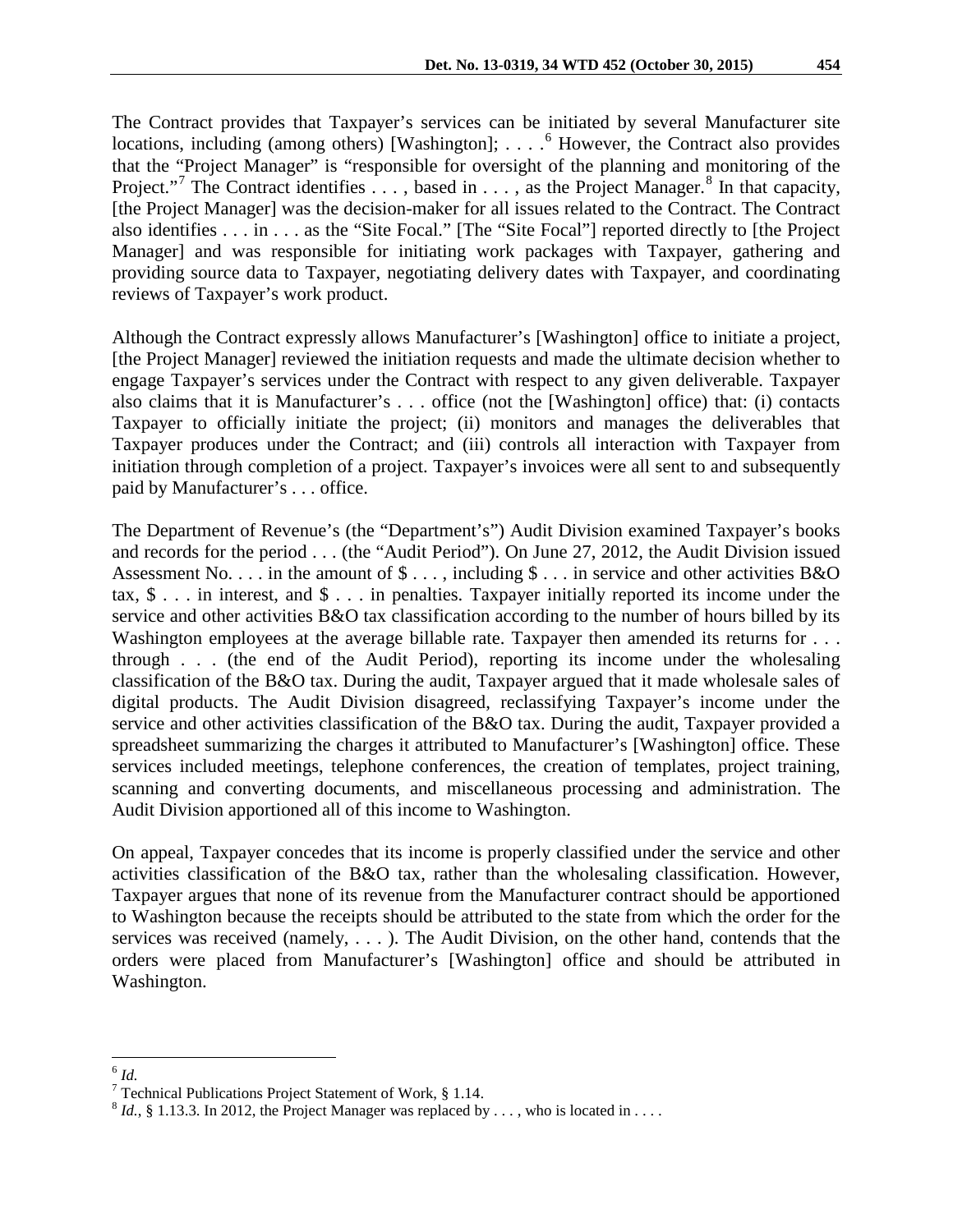## ANALYSIS

The sole issue in dispute here is whether Taxpayer's apportionable income is attributable to Washington for periods after May 31, 2010.<sup>[9](#page-3-0)</sup> Effective June 1, 2010, RCW 82.04.460(1) provides:

Except as otherwise provided in this section, any person earning apportionable income taxable under this chapter and also taxable in another state must, for the purpose of computing tax liability under this chapter, apportion to this state, in accordance with RCW [82.04.462,](http://apps.leg.wa.gov/rcw/default.aspx?cite=82.04.462) that portion of the person's apportionable income derived from business activities performed within this state.

"Apportionable income" is gross income of the business generated from engaging in apportionable activities. RCW 82.04.460(4)(a). "Apportionable activities" specifically include those taxed under RCW 82.04.290, the service and other activities B&O tax classification. RCW 82.04.460(4)(a)(vi). Here, Taxpayer rendered technical writing services, which are taxable under RCW 82.04.290.<sup>[10](#page-3-1)</sup> Therefore, Taxpayer was engaged in "apportionable activities" in Washington and earned "apportionable income." Taxpayer is also taxable in . . . . Thus, the income Taxpayer earned form the rendition of its services is subject to apportionment under RCW 82.04.460.

Income apportioned to Washington is multiplied by a "receipts factor," the numerator of which is the gross income of the business attributed to Washington and the denominator of which is the gross income of the business worldwide. RCW 84.04.462(1), (3)(a). The statute provides a series of cascading rules for purposes of determining which state gross income is attributable to. RCW 82.04.462(3)(b) provides as follows:

. . . [F]or purposes of computing the receipts factor, gross income of the business generated from each apportionable activity is attributable to the state:

(i) Where the customer received the benefit of the taxpayer's service or, in the case of gross income from royalties, where the customer used the taxpayer's intangible property.

(ii) If the customer received the benefit of the service or used the intangible property in more than one state, gross income of the business must be attributed to the state in which

<span id="page-3-1"></span><span id="page-3-0"></span><sup>&</sup>lt;sup>9</sup> Although the Audit Period is . . . , there was no assessment attributable to the periods prior to June 1, 2010.<br><sup>10</sup> RCW 82.04.050(8) explains the taxation of digital products. Under the statute, the terms "sale at re sale" include sales to consumers of digital goods, digital codes, and digital automated services. RCW  $82.04.050(8)(a)(iii)$ . The term "digital goods" does not include "the representation of a personal or professional service in electronic form, such as an electronic copy of an engineering report prepared by an engineer, where the service primarily involves the application of human effort by the service provider, and the human effort originated after the customer requested the service." RCW 82.04.192(6)(b)(iv)(A). And "digital automated services" does not include "any service that primarily involves the application of human effort by the seller, and the human effort originated after the customer requested the service." RCW 82.04.192(3)(b)(i). Both Taxpayer and the Audit Division agree that the digital manuals, a representation of a professional service in electronic form, are not "digital goods" because of the application of [primarily] human effort by Taxpayer after Manufacturer requested the services. Taxpayer and the Audit Division also agree that the technical authoring and publication services Taxpayer provided to Manufacturer do not constitute "digital automated services" because of the application of [primarily] human effort by Taxpayer after Manufacturer requested the services.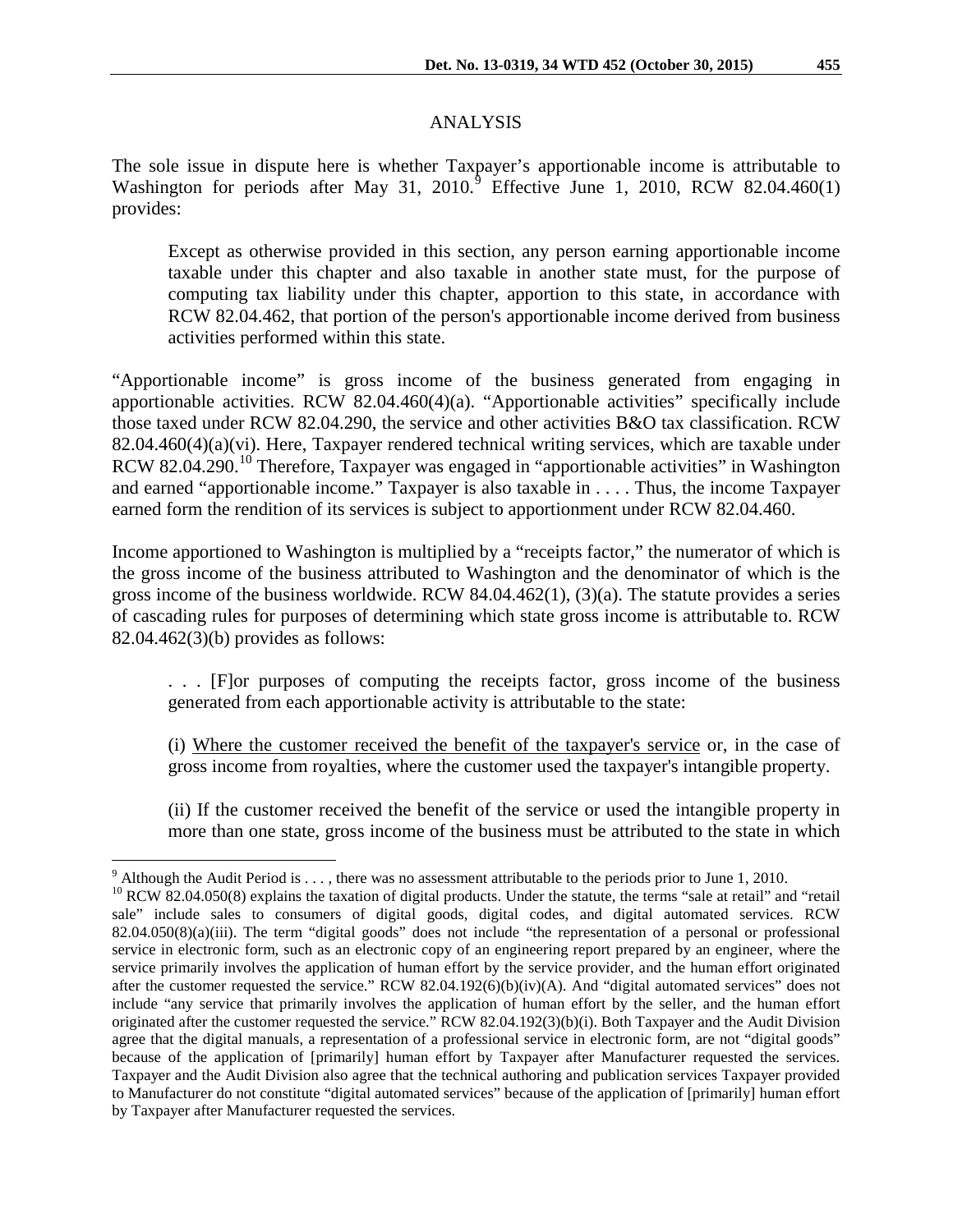the benefit of the service was primarily received or in which the intangible property was primarily used.

(iii) If the taxpayer is unable to attribute gross income of the business under the provisions of (b)(i) or (ii) of this subsection (3), gross income of the business must be attributed to the state from which the customer ordered the service or, in the case of royalties, the office of the customer from which the royalty agreement with the taxpayer was negotiated.

(iv) If the taxpayer is unable to attribute gross income of the business under the provisions of  $(b)(i)$ ,  $(ii)$ , or  $(iii)$  of this subsection  $(3)$ , gross income of the business must be attributed to the state to which the billing statements or invoices are sent to the customer by the taxpayer.

(v) If the taxpayer is unable to attribute gross income of the business under the provisions of  $(b)(i)$ ,  $(ii)$ ,  $(iii)$ , or  $(iv)$  of this subsection  $(3)$ , gross income of the business must be attributed to the state from which the customer sends payment to the taxpayer.

(vi) If the taxpayer is unable to attribute gross income of the business under the provisions of  $(b)(i)$ ,  $(ii)$ ,  $(iii)$ ,  $(iv)$ , or  $(v)$  of this subsection  $(3)$ , gross income of the business must be attributed to the state where the customer is located as indicated by the customer's address: (A) Shown in the taxpayer's business records maintained in the regular course of business; or (B) obtained during consummation of the sale or the negotiation of the contract for services or for the use of the taxpayer's intangible property, including any address of a customer's payment instrument when readily available to the taxpayer and no other address is available.

(vii) If the taxpayer is unable to attribute gross income of the business under the provisions of  $(b)(i)$ ,  $(ii)$ ,  $(iii)$ ,  $(iv)$ ,  $(v)$ , or  $(vi)$  of this subsection  $(3)$ , gross income of the business must be attributed to the commercial domicile of the taxpayer.

(viii) For purposes of this subsection (3)(b), "customer" means a person or entity to whom the taxpayer makes a sale or renders services or from whom the taxpayer otherwise receives gross income of the business. "Customer" includes anyone who pays royalties or charges in the nature of royalties for the use of the taxpayer's intangible property.

(Emphasis added.)

In sum, if a taxpayer can reasonably determine the amount of a specific apportionable receipt that relates to a specific benefit of the service received in a state, the apportionable receipt is attributable to the state in which the benefit is received. However, if a taxpayer is unable to determine where the benefit of the service is received, use of this method is not appropriate. In such cases, the taxpayer should look to the other methods described in RCW 82.04.462(3)(b)(iii) – (vii), in descending order.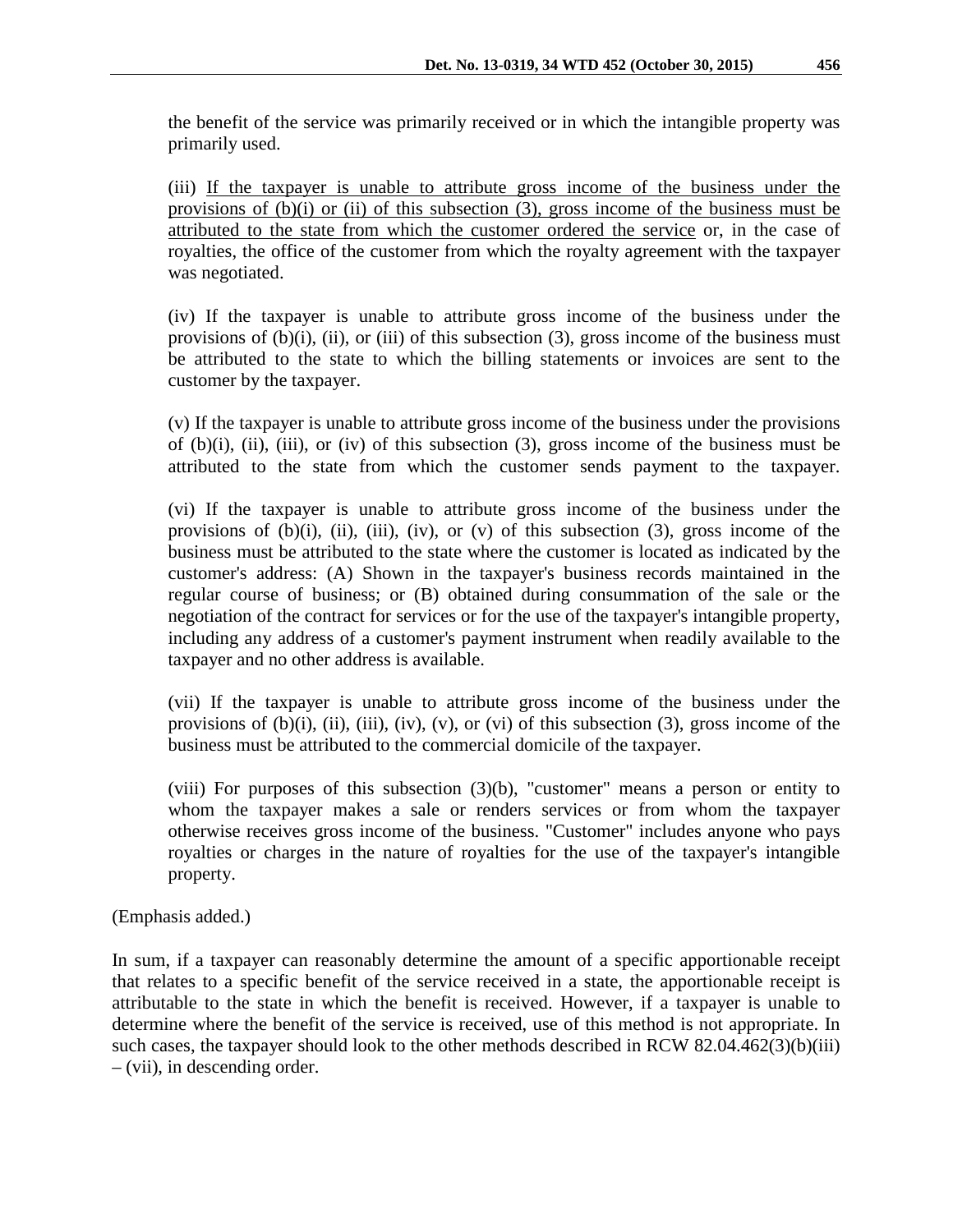WAC 458-20-19402 ("Rule 19402") is the Department's rule implementing RCW 82.04.462. Rule 19402(301) explains how to attribute apportionable receipts and provides as follows:

Receipts are attributed to states based on a cascading method or series of steps. The department expects that most taxpayers will attribute apportionable receipts based on (a)(i) of this subsection because the department believes that either the taxpayer will know where the benefit is actually received or a "reasonable method of proportionally attributing receipts" will generally be available. These steps are:

(a) Where the customer received the benefit of the taxpayer's service (see subsection (302) of this rule for an explanation and examples of the benefit of the service);

(i) If a taxpayer can reasonably determine the amount of a specific apportionable receipt that relates to a specific benefit of the services received in a state, that apportionable receipt is attributable to the state in which the benefit is received. This may be shown by application of a reasonable method of proportionally attributing the benefit among states. The result determines the receipts attributed to each state. Under certain situations, the use of data based on an attribution method specified in (b) through (f) of this subsection may also be a reasonable method of proportionally attributing receipts among states (see Examples 4 and 5 below).

(ii) If a taxpayer is unable to separately determine or use a reasonable method of proportionally attributing the benefit of the services in specific states under (a)(i) of this subsection, and the customer received the benefit of the service in multiple states, the apportionable receipt is attributed to the state in which the benefit of the service was primarily received. Primarily means, in this case, more than fifty percent.

(b) If the taxpayer is unable to attribute an apportionable receipt under (a) of this subsection, the apportionable receipt must be attributed to the state from which the customer ordered the service.

(Emphasis added.)

Rule 19402 strongly favors the application of subsection (301)(a), under which the vast majority of taxpayers are expected to "reasonably determine the amount of a specific apportionable receipt that relates to a specific benefit of the services received in a state." However, in the unusual event that a taxpayer is "unable to attribute an apportionable receipt" under Rule 19402(301)(a), it must attribute it to the state from which the customer ordered the service. RCW 82.04.462(3)(b); Rule 19402(301)(b).

First, we examine whether we can determine where the benefit of Taxpayer's services are received under Rule 19402(301)(a). Rule 19402(303) explains how to determine where a taxpayer's customer receives the benefit of the service in attributing apportionable receipts under Rule 19402(301)(a). Rule 19402(303)(b) provides:

If the taxpayer's service relates to tangible personal property, then the benefit is received where the tangible personal property is located or intended/expected to be located.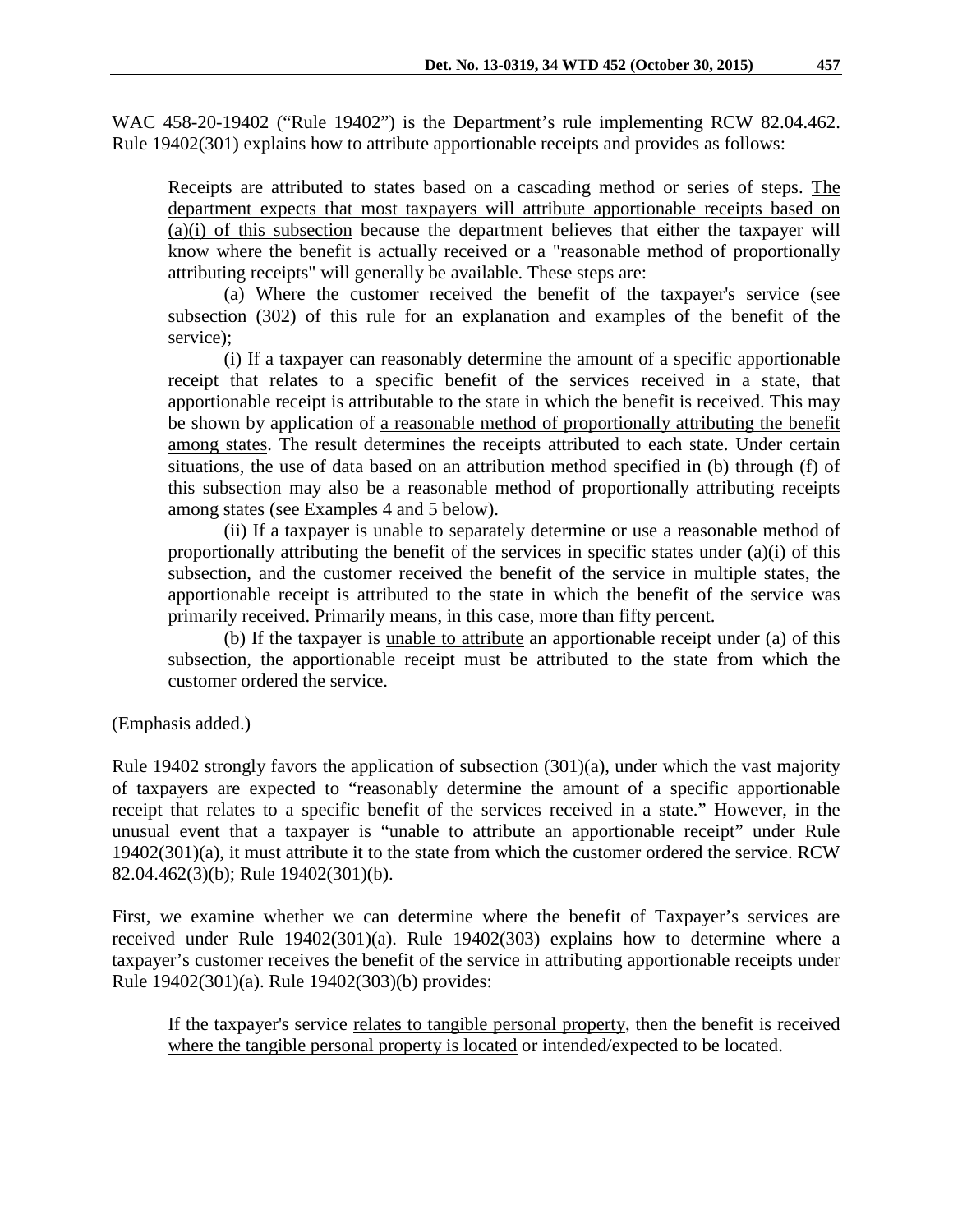(i) Tangible personal property is generally treated as located where the place of principal use occurs. If the tangible personal property is subject to state licensing (e.g., motor vehicles), the principal place of use is presumed to be where the property is licensed; or

(ii) If the tangible personal property will be created or delivered in the future, the principal place of use is where it is expected to be used or delivered.

(Emphasis added.)

Rule 19402(303)(b) applies here because the services that Taxpayer provides (authoring technical manuals for the installation, operation, and repair of aerospace equipment) relates to tangible personal property. RCW 82.08.010(7) defines "tangible personal property" as "personal property that can be seen, weighed, measured, felt, or touched, or that is in any other manner perceptible to the senses." Here, the equipment to which the manuals relate (such as aircraft landing gear) is "tangible personal property" because it can be seen, weighed, measured, felt, and touched. Therefore, the benefit of Taxpayer's services is received where Manufacturer's equipment is principally used. In other words, the equipment is treated as being located where Manufacturer's customers principally use it.

However, Taxpayer does not have access to the identity of Manufacturer's customers or where such customers principally use the equipment, as Manufacturer either will not or cannot disclose such information by law or by contract. Further, because of the nature of the industry and the information available to Taxpayer, a reasonable proportional method was not available. Thus, Taxpayer is unable to attribute receipts under RCW 82.04.462(3)(b)(i) and Rule 19402(301)(a)(i). We emphasize that the facts of the instant case are atypical and present unique difficulties in attributing apportionable receipts to a specific state due to the highly classified and confidential nature of the aerospace and defense industries. Absent unusual circumstances (as are present here), the Department expects that most taxpayers will attribute apportionable receipts under Rule 19402(301)(a).

Given the difficulty for Taxpayer in determining where Manufacturer's customers principally use the equipment (and hence, where they receive the benefit of Taxpayer's services), we must turn to the next step in the cascading series of rules provided in RCW 82.04.462(3)(b)(iii) and Rule 19402(301)(b), which provides that Taxpayer's income must be attributed to the state from which Manufacturer ordered the services. Taxpayer emphasizes that although Manufacturer maintains an office in [Washington], the ultimate decision whether or not to use Taxpayer's services for any particular project was made by Manufacturer in . . . . Indeed, Taxpayer has demonstrated, through credible testimony and corroborating documentation, that the Manufacturer Project Manager located in . . . made all decisions relating to the Contract.

However, where Manufacturer ultimately *approved* any given project is not equivalent to where Manufacturer *ordered* or initiated a project, as required by Rule 19402(301)(b). The Contract clearly states that Manufacturer's [Washington] office was authorized to initiate projects. Although [Manufacturer's Project Manager], based in . . . , approved the initiation requests made by various satellite offices, it does not alter the fact that the services were *ordered* by Manufacturer's [Washington] office. Given that Manufacturer ordered Taxpayer's services from